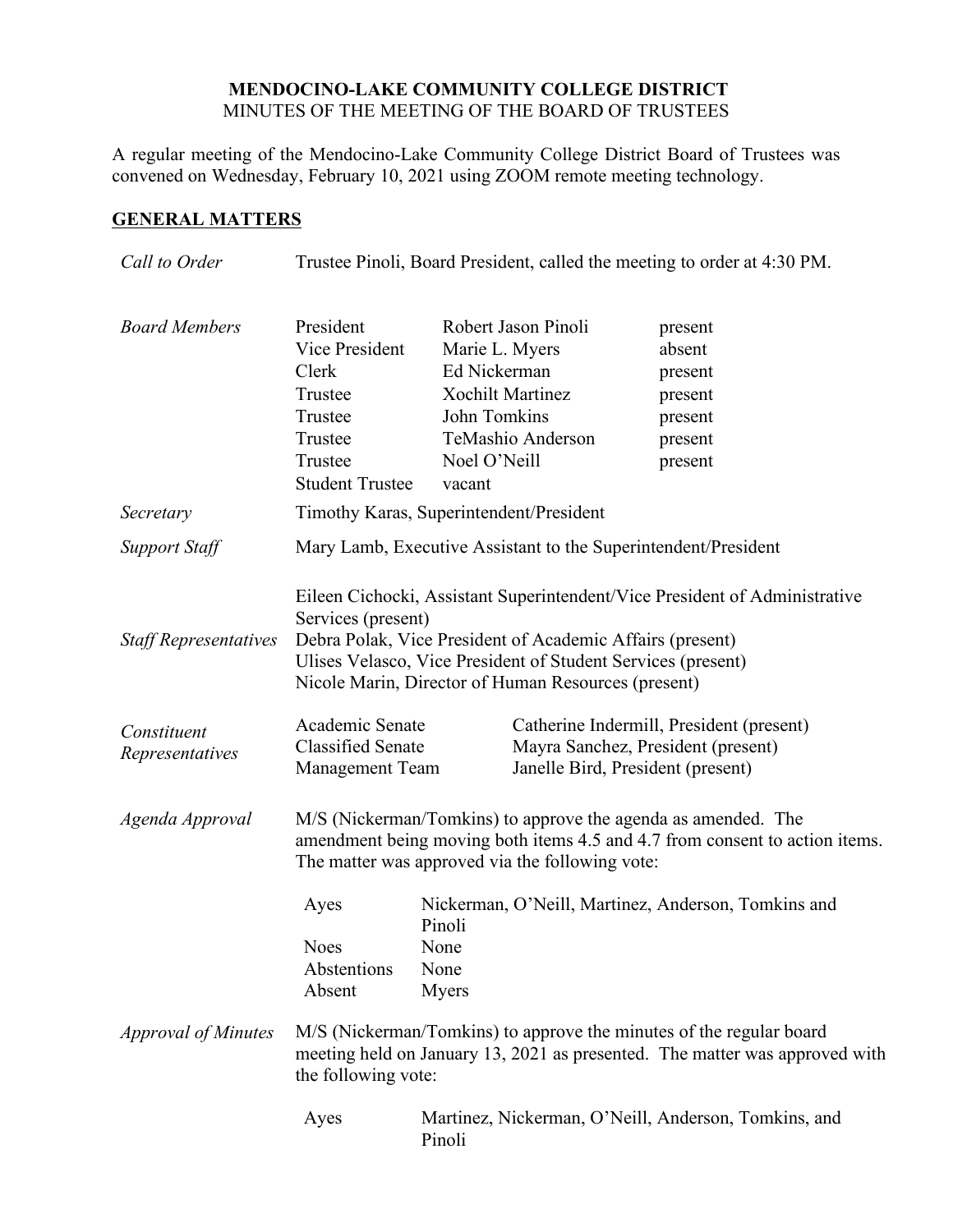| <b>Noes</b> | None  |
|-------------|-------|
| Abstentions | None  |
| Absent      | Myers |

M/S (Nickereman/Tomkins) to approve the minutes of the special board meeting held on January 13, 2021 as presented. The matter was approved with the following vote:

| Ayes        | Martinez, Nickerman, O'Neill, Anderson, Tomkins, and |
|-------------|------------------------------------------------------|
|             | Pinoli                                               |
| <b>Noes</b> | <b>None</b>                                          |
| Abstentions | None                                                 |
| Absent      | Myers                                                |

M/S (Nickerman/Tomkins) to approve the minutes of the special board meeting held on January 28, 2021 as presented. The matter was approved with the following vote:

| Ayes        | Martinez, Nickerman, O'Neill, Anderson, Tomkins, and |
|-------------|------------------------------------------------------|
|             | Pinoli                                               |
| Noes        | None                                                 |
| Abstentions | None                                                 |
| Absent      | Myers                                                |

*Public Comment on Closed Session Items* There were no comments made on closed session items.

# **CLOSED SESSION**

The Board adjourned to Closed Session at 4:36 PM with Board President Pinoli stating only item 2.3 would be discussed in closed session.

### **OPEN SESSION**

| Report of Action<br>Taken in Closed<br><b>Session</b> | The Board returned to open session at 5:20 PM with Board President Pinoli<br>reporting the following action taken in closed session:                                                                   |  |  |
|-------------------------------------------------------|--------------------------------------------------------------------------------------------------------------------------------------------------------------------------------------------------------|--|--|
|                                                       | This evening in closed session under item #2.3 the Board of Trustees by a vote<br>of 6-0 (Trustees Anderson, Martinez, Nickerman, O'Neal, Tomkins and Pinoli)                                          |  |  |
|                                                       | took action of non-renewal of the following positions:<br>Categorical Classified Program Manager, FYI;                                                                                                 |  |  |
|                                                       | Categorical Classified Program Manager, CAMP;                                                                                                                                                          |  |  |
|                                                       | Categorical Educational Administrator, Director of MESA/STEM Success;<br>Categorical Faculty, FYI Counselor;                                                                                           |  |  |
|                                                       | Categorical Faculty, Equity Counselor; and                                                                                                                                                             |  |  |
|                                                       | Categorical Faculty, Nursing Instructor                                                                                                                                                                |  |  |
|                                                       | There was no action taken on items 2.1 or 2.2.                                                                                                                                                         |  |  |
| <b>Public Comments</b>                                | Stuart Campbell, President of the Mendocino Part-Time Faculty Association<br>(MPFA) addressed the board regarding the reference in the President's report<br>to the Part-Time Faculty salary schedule. |  |  |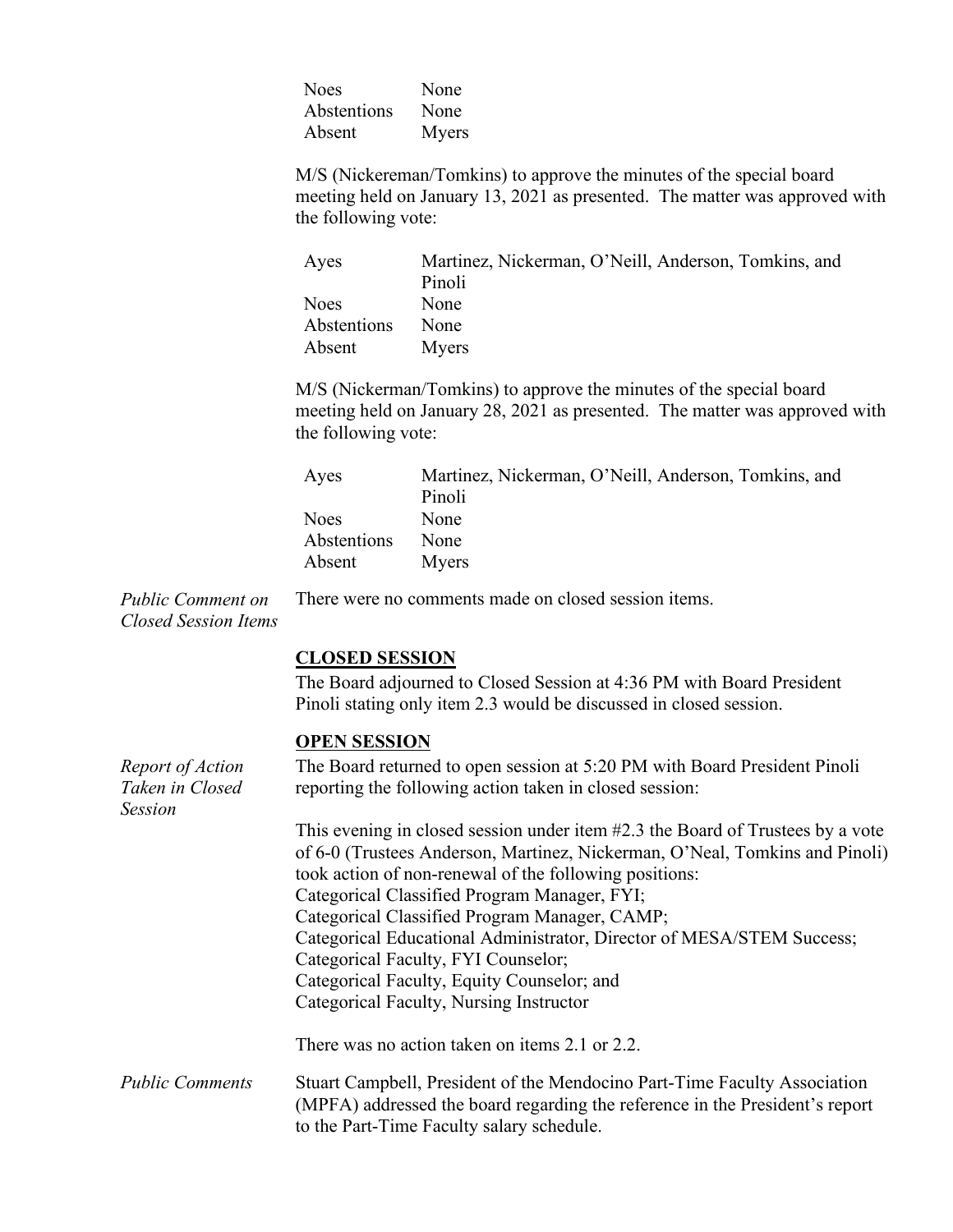## **PRESIDENT AND ADMINISTRATION REPORT**

A written report was presented by Superintendent/President Karas who added the following information:

Superintendent/President Karas mentioned the celebration of Black History Month taking place at the college. He also stated we will be celebrating President's Day weekend and the campus will be closed on Friday, February  $12<sup>th</sup>$  and Monday, February  $15<sup>th</sup>$ .

Superintendent/President Karas recognized Jim Xerogeanes and his years of service whose upcoming retirement is mentioned in this packet.

He also mentioned the board will be taking action to grant tenure to five faculty members during this meeting.

Superintendent/President Karas informed the board he and the Vice Presidents participated in a meeting last Friday with Senator McGuire's office regarding the Sustainable Construction program and provided him with an update on our progress.

He also discussed current enrollments which are trending down about 15%. This trend is not unheard of across the state in the community college system and find them to be running about average in our area. We have found many of the students who are not attending are first time students which have children at home with them, etc. We are looking to run a big campaign in the future where we anticipate re-engaging with those students as we prepare to return to campus.

# **CONSENT AGENDA**

M/S (Nickerman/Martinez) Board of Trustees does hereby approve the Consent Agenda as presented. The consent agenda was approved with the following vote:

Ayes Martinez, Nickerman, Anderson, Tomkins, O'Neill, and Pinoli Noes None Abstentions None Absent Myers

Items with an asterisk \* were approved by one motion as the Consent Agenda.

### **Personnel**

*Consideration to approve Personnel List – Short Term Non-Continuing Employees*

\*RESOLVED, That the Mendocino-Lake Community College District Board of Trustees does hereby ratify the employment of the short-term noncontinuing (STNC) employees as submitted and presented at the meeting pending receipt of all necessary employment eligibility requirements.

*Consideration to* \*RESOLVED, That the Mendocino-Lake Community College District Board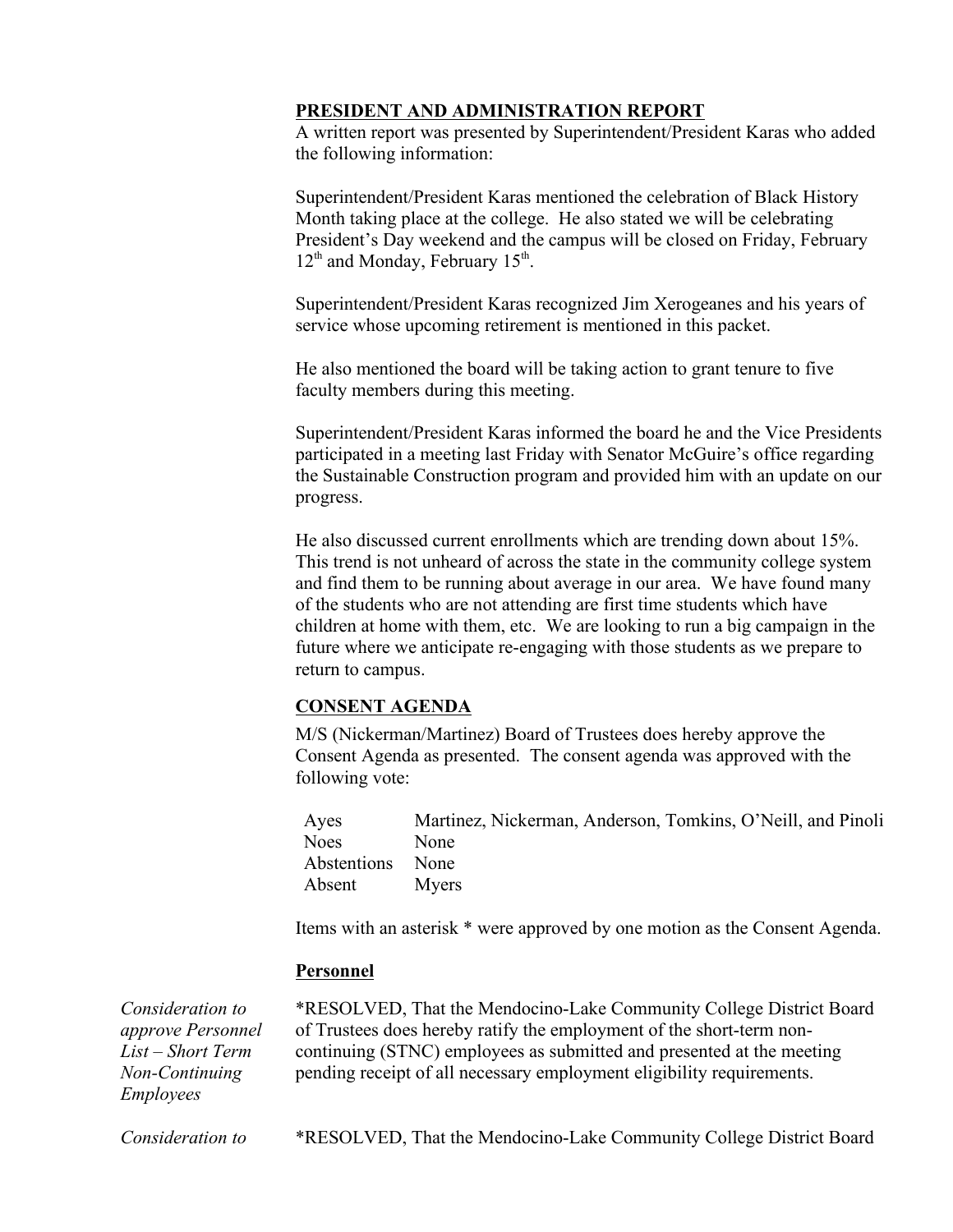| approve personnel<br>$list - Part-Time$<br>Faculty                     | of Trustees does hereby approve the employment of the Part-Time Faculty for<br>the Spring 2021 semester as presented pending receipt of all necessary<br>employment eligibility requirements.                                         |
|------------------------------------------------------------------------|---------------------------------------------------------------------------------------------------------------------------------------------------------------------------------------------------------------------------------------|
| Consideration to<br>approve the list of<br><b>Volunteers</b>           | *RESOLVED, That the Mendocino-Lake Community College District Board<br>of Trustees does hereby approve the list of volunteers as presented.                                                                                           |
| Consideration to<br>approve<br>$Employment -$<br>Classified            | *RESOLVED, That the Mendocino-Lake Community College District Board<br>of Trustees hereby employs Rochelle Fink effective February 16, 2021 pending<br>receipt of all necessary employment eligibility requirements.                  |
| Consideration to<br>approve Working<br>Out Of Class<br>Compensation    | *RESOLVED, That the Mendocino-Lake Community College District Board<br>of Trustees hereby approves the Working Out of Class and/or Additional<br>Duties of Joseph Atherton, Eliza Fields, Janet Jones and Amy Nelson as<br>presented. |
| Renew Contracts for<br>Categorically<br><b>Funded Faculty</b>          | *RESOLVED, That the Mendocino-Lake Community College Board of<br>Trustees hereby approves the one-year categorically funded faculty contracts<br>for Sara Bogner, Joseph Munoz and Noel Woodhouse as presented.                       |
| Classified<br>Administrator<br>Contracts                               | *RESOLVED, That the Mendocino-Lake Community College District Board<br>of Trustees hereby approves the classified administrator contracts as presented.                                                                               |
| Educational<br>Administrator<br>Contracts                              | *RESOLVED, That the Mendocino-Lake Community College District Board<br>of Trustees hereby approves the educational administrator contracts as<br>presented.                                                                           |
|                                                                        | <b>Other Items</b>                                                                                                                                                                                                                    |
| Fiscal Report as of<br>December 31, 2020                               | *RESOLVED, That the Mendocino-Lake Community College District Board<br>of Trustees hereby accept the fiscal report as of December 31, 2020 as<br>presented.                                                                           |
| Donations                                                              | *RESOLVED, That the Mendocino-Lake Community College District Board<br>of Trustees hereby accepts the donation to Mendocino College by Euline<br>Olinger.                                                                             |
| Quarterly Fiscal<br>Status Report-<br>AB2910                           | *RESOLVED, That the Mendocino-Lake Community College District Board<br>of Trustees hereby accept the quarterly fiscal status report as presented.                                                                                     |
|                                                                        | <b>ACTION ITEMS</b>                                                                                                                                                                                                                   |
| Consideration to<br>ratify Resignation $-$<br><b>Full-Time Faculty</b> | The Board recognized Jim Xerogeanes for his twenty-five years of service to<br>the college and our community. He was responsible for starting many<br>agricultural programs offered by the college including viticulture and          |

horticulture. The board wished him well in his future endeavors and took the

following action: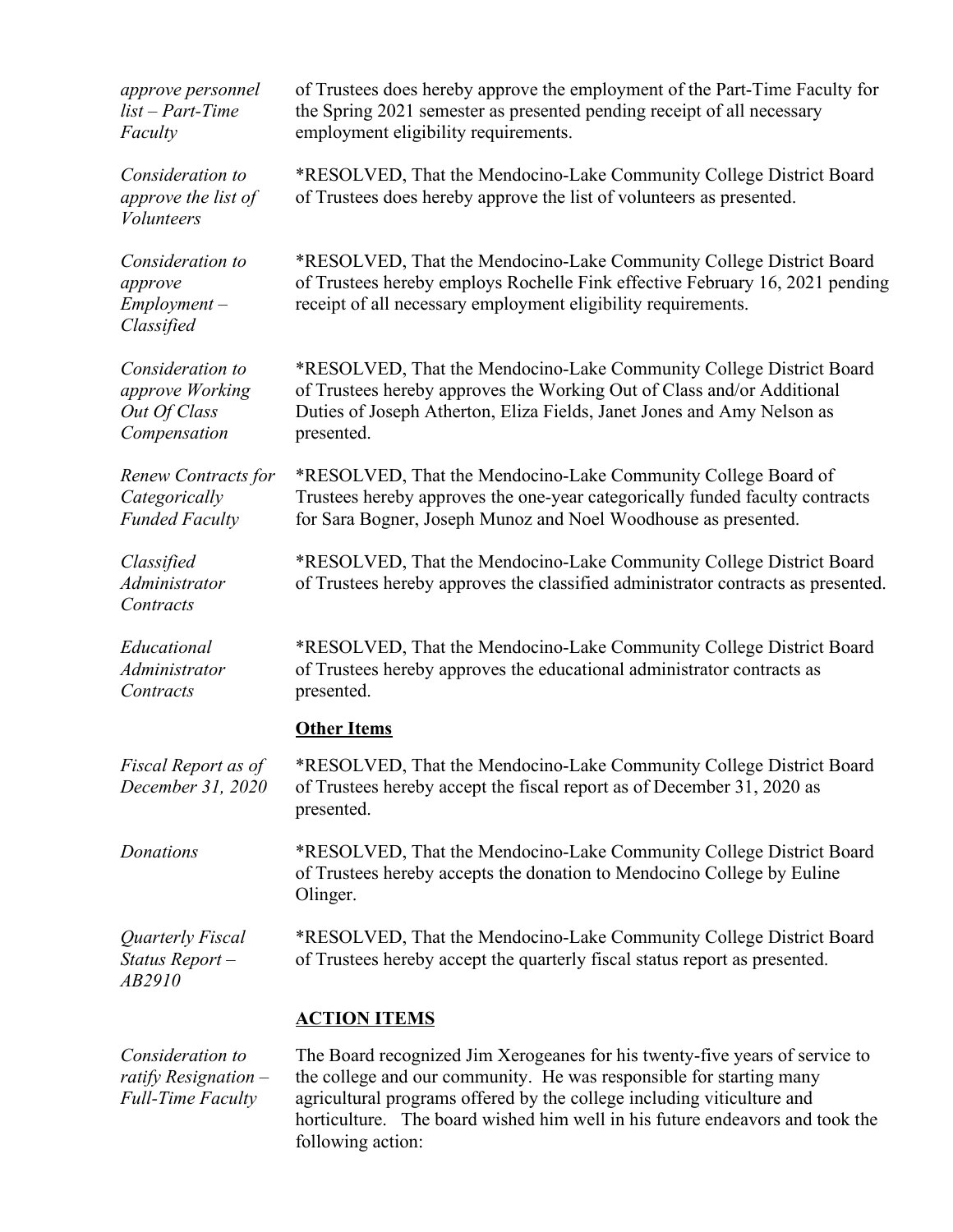|                                                            | the following vote:                                                                                                                                                                                                                                                                                                                                          | M/S (Tomkins/Nickerman) that the Mendocino-Lake Community College<br>District Board of Trustees does hereby ratify the resignation of Jim<br>Xerogeanes, Instructor – Agriculture, effective May 31, 2021 as presented with       |  |
|------------------------------------------------------------|--------------------------------------------------------------------------------------------------------------------------------------------------------------------------------------------------------------------------------------------------------------------------------------------------------------------------------------------------------------|-----------------------------------------------------------------------------------------------------------------------------------------------------------------------------------------------------------------------------------|--|
|                                                            | Ayes<br><b>Noes</b><br>Abstentions<br>Absent                                                                                                                                                                                                                                                                                                                 | Martinez, Nickerman, Anderson, O'Neill, Tomkins and<br>Pinoli<br>None<br>None<br><b>Myers</b>                                                                                                                                     |  |
| <b>Faculty Contracts</b>                                   | The Board recognized the five faculty members who have made it to the point<br>in their career where they are granted tenure. The board congratulated Neeka<br>Aguirre, History; Chantal Cimmiyotti, Mathematics; Heidi Crean, Nursing;<br>Emily Hashemian, EOPS Counselor; and John Rall, English on their<br>accomplishment and took the following action: |                                                                                                                                                                                                                                   |  |
|                                                            |                                                                                                                                                                                                                                                                                                                                                              | M/S (Nickerman/Tomkins) that the Mendocino-Lake Community College<br>District Board of Trustees does hereby approve the listed contracts for tenure-<br>track faculty as presented with the following vote:                       |  |
|                                                            | Ayes                                                                                                                                                                                                                                                                                                                                                         | Martinez, Nickerman, Anderson, O'Neill, Tomkins and                                                                                                                                                                               |  |
|                                                            | <b>Noes</b><br>Abstentions<br>Absent                                                                                                                                                                                                                                                                                                                         | Pinoli<br>None<br>None<br><b>Myers</b>                                                                                                                                                                                            |  |
| Proposed 2021-2022<br>Nonresident Tuition<br>Fee           | After reviewing the information and discussion, the board took the following<br>action:                                                                                                                                                                                                                                                                      |                                                                                                                                                                                                                                   |  |
|                                                            | following vote:                                                                                                                                                                                                                                                                                                                                              | M/S (O'Neill/Nickerman) that the Mendocino-Lake Community College<br>District Board of Trustees does hereby adopt the 2021/2022 nonresident tuition<br>fee at \$270 based on Option C - Contiguous District as presented with the |  |
|                                                            | Ayes                                                                                                                                                                                                                                                                                                                                                         | Martinez, Nickerman, Anderson, O'Neill, Tomkins and<br>Pinoli                                                                                                                                                                     |  |
|                                                            | <b>Noes</b><br>Abstentions<br>Absent                                                                                                                                                                                                                                                                                                                         | None<br>None<br><b>Myers</b>                                                                                                                                                                                                      |  |
| <b>Board Policy</b><br>Additions and<br>Revisions – Second | After reviewing the information presented and discussion, the board took the<br>following action:<br>M/S (O'Neill/Nickerman) that the Mendocino-Lake Community College                                                                                                                                                                                       |                                                                                                                                                                                                                                   |  |
| Reading                                                    | District Board of Trustees does hereby adopt the additions and/or revisions to<br>Board Policy 5120, Board Policy 5130, Board Policy 7211 and Board Policy<br>7251 as presented with the following vote:                                                                                                                                                     |                                                                                                                                                                                                                                   |  |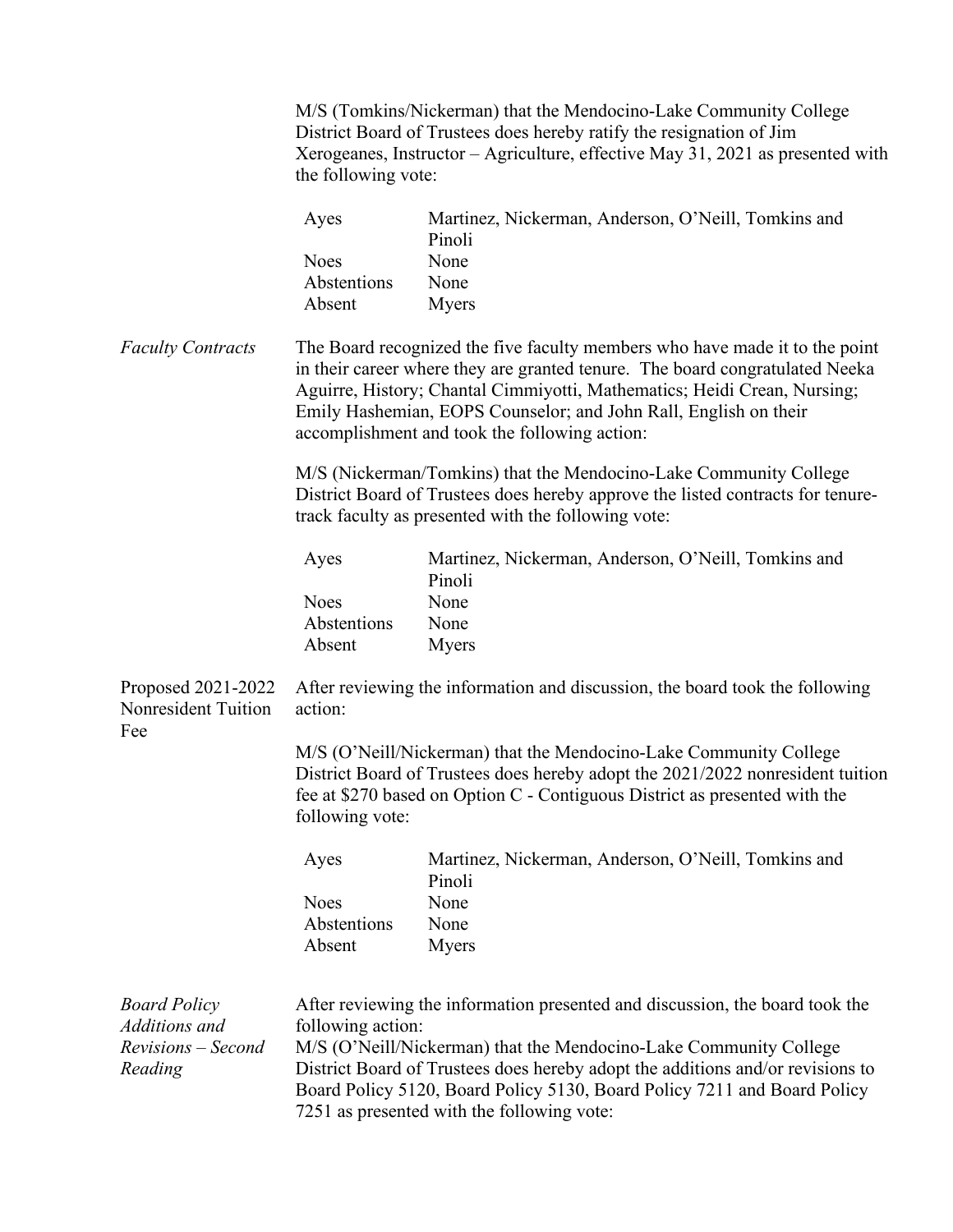| Ayes        | Martinez, Nickerman, O'Neill, Anderson, Tomkins and |
|-------------|-----------------------------------------------------|
|             | Pinoli                                              |
| <b>Noes</b> | None                                                |
| Abstentions | None                                                |
| Absent      | Myers                                               |
|             |                                                     |

#### *Big Picture* **Mendocino College Coastal Field Station Update**

Dr. Steve Cardimona, Professor of Earth Science presented the information on the Mendocino College Coastal Field Station.

Dr. Cardimona stated the Coastal Field Station included 15 acres on the coast just north of Point Arena which was formally used by the United States Army Air Corps and the United States Coast Guard. Mendocino College was awarded the property in 1981.

The Earth Science and Biological Science disciplines are the major users of the property which also includes a laboratory and a classroom meeting space. Prior to the College taking possession of the property, these spaces were used as the shop and the garage for the Coast Guard.

The facility offers a hands-on experience in the field with all of the work done at the site. It also offers the opportunity to promote environmental awareness and to address 21<sup>st</sup> century issues. Environmental Science courses collect data which is used to help understand the coastal environment and its challenges. Botany works to collect native plant samples and to conduct further study of them. Zoology and Marine Biology also study the many things available to them at the site. The MESA students have also been afforded the opportunity to focus on the many aspects of the property.

In addition to the spaces listed above, the site also includes kitchen facilities, a dining area and gathering spaces. Many of our students have never been to the coast and these facilities provide a space which enables them to expand the opportunities available to them.

Ongoing activities at the site include an Associated Students of Mendocino College (ASMC) retreat and an Art class weekend. We have also been able to draw attention to the field station by way of the faculty-nominated scholarships which are available to students.

Several external organizations use the field station facility and also provide exposure to our students regarding opportunities beyond Mendocino College.

A mural is currently planned to be placed on the wall of the pump house at the property. The mural will be completed by one of the Mendocino College art students. Input for the mural was gathered by the artist from various science students who have visited and studies at the site.

Dr. Cardimona also informed the board while the field station site is not open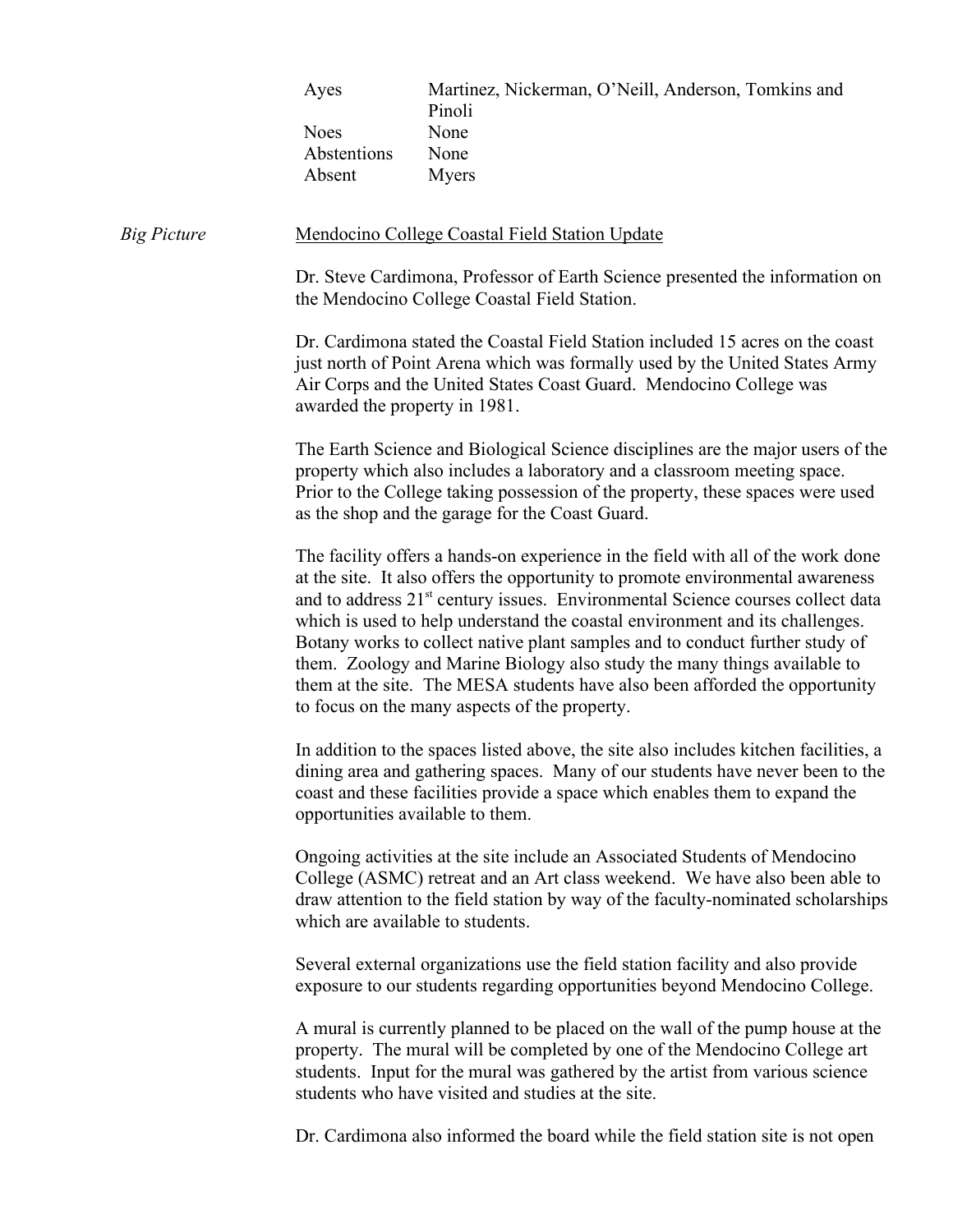to the general public, it is surrounded by the California Coastal National Monument property.

# **INFORMATIONAL REPORTS**

*Mendocino College Foundation, Inc.* An oral report was presented by Joe Atherton, Director of Fiscal Services. The Foundation will be holding an ad-hoc committee meeting next week where they will be reviewing the foundation needs and the process for hiring a new Executive Director.

*Constituents Group Reports Academic Senate* A written report was submitted by Academic Senate President Indermill. Academic Senate Indermill thanked the Trustees for approving the tenure track

contracts for the five faculty members mentioned above.

### *Classified Senate*

A written report was submitted by Classified Senate President Mayra Sanchez who stated she had nothing to add.

### *Management Team*

A written report was submitted by Management Team President Janelle Bird who had nothing to add.

#### **TRUSTEE COMMUNICATION**

*Trustee Reports* Trustees commented orally on their recent college-related activities.

Trustee Anderson stated he is happy to recognize the newly tenured faculty and to hear about the progress of the Construction program.

Trustee Martinez asked about the study taking place which addresses not including a COVID-19 testing program as a requirement for admission.

Trustee Nickerman stated he has been out visiting his small schools and he cannot wait for the pandemic to be over so we can get the students back in the classroom.

Trustee O'Neill thanked the Superintendent/President and the staff members for all the great things currently happening at the college.

Trustee Tomkins stated he is very proud of the staff and what they do and thanked everyone for the great job they are doing.

### *Future Agenda Items* • The current list of future agenda items includes the following with additional comments from members of the Board of Trustees:

• Diversity training for Board members – Trustee Martinez requested this item and feels it needs to be either a workshop or special meeting. It should not be a lecture but more of a reflection and participation by